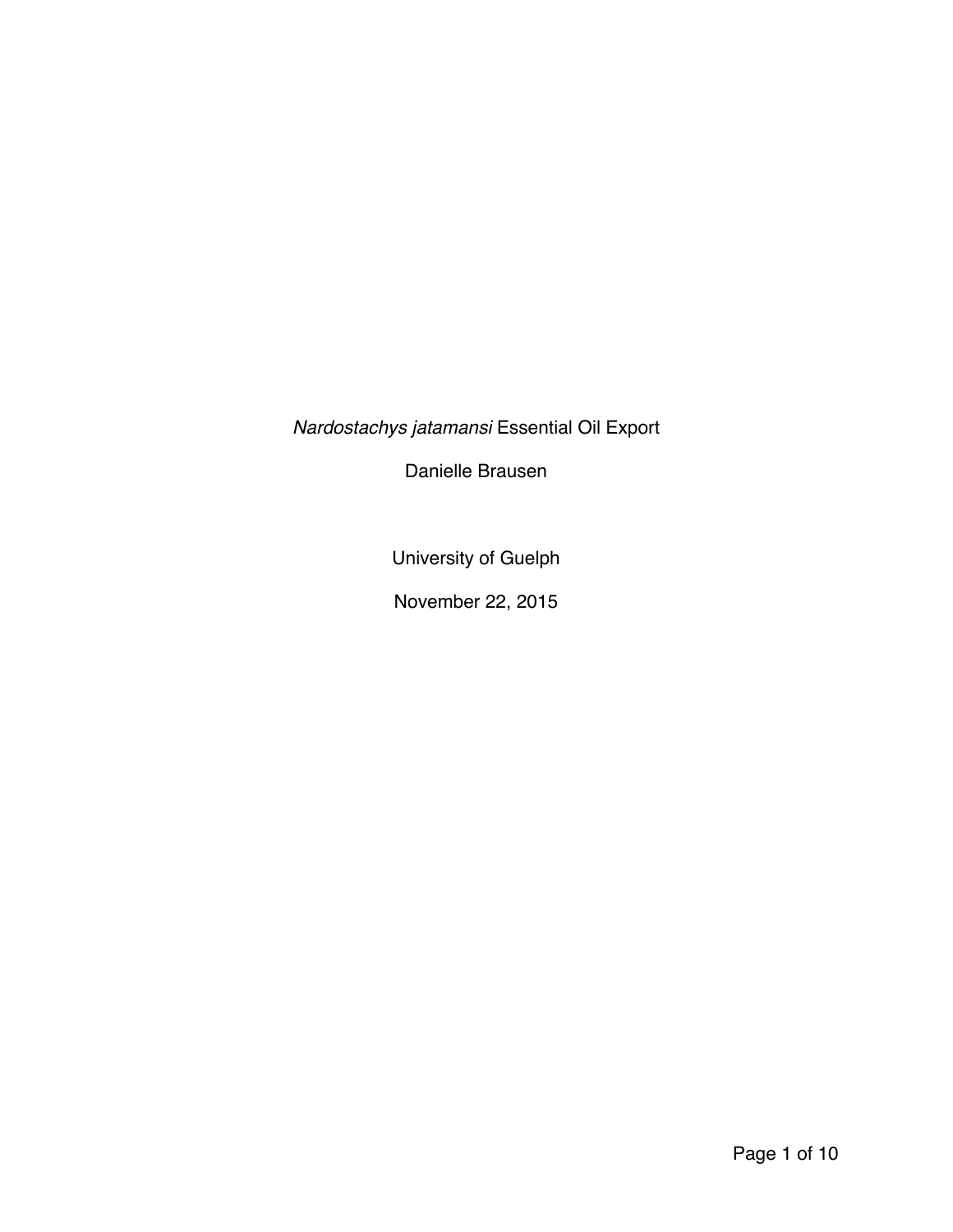*Nardostachys jatamansi,* also known and Jatamansi, Indian Nard, and Spikenard (Chauhan & Nautiyal, 2005), is a perennial rhizomatous herb that has been valued for centuries for its medicinal and aromatic values. It is mentioned in both the Quran and the Bible, was used in Ayurveda in India, Unani in ancient Greece and the Arab world, and in ancient Egypt and Rome (Rahman, Shaik, Madhavi, & Eswaraiah, 2011).

*N. jatamansi* grows from 10 to 60 cm in height (Purohit et al., 2012), with pink flowers and whose rhizomes (underground stems) measure 2.5 to 7.5 cm in length and are used for medicinal and aromatic uses (Rahman et al., 2011). *N. jatamansi* grows in the high altitudes of the Himalayas, between 3,000 and 5,000 feet asl in steep, moist and rocky areas (Airi, Rawal, Dhar & Purohit, 2000). It requires high moisture and nutrient content, and grows best on west facing slopes due to low light and high moisture (Airi et al., 2000). It reaches maturity after 3 years (Chauhan, Kaul, Kumar & Nautiyal, 2008).

Optimum pollination requires the help of pollinators, such as bees or butterflies (Chauhan et al., 2008). The two most effective types of pollination are active autogamy (transfer of pollen from anther to stigma of the same flower) at 70% and geitonogamy (transfer of pollen from anther of one flower to stigma of another flower on the same plant) at 86.67% (Chauhan et al., 2008). Anthesis (period in which flower is fully open and functional) takes place throughout the days, but optimal flowers open in morning hours (7:00 to 11:00 hours) in sunny sky and remain open for 72 to 96 hours (Chauhan et al., 2008).

Seed germination proved to be optimal in a laboratory at 15 degree temperature with continuous light, and in the field (80% germination) with a seed sowing depth of 0.5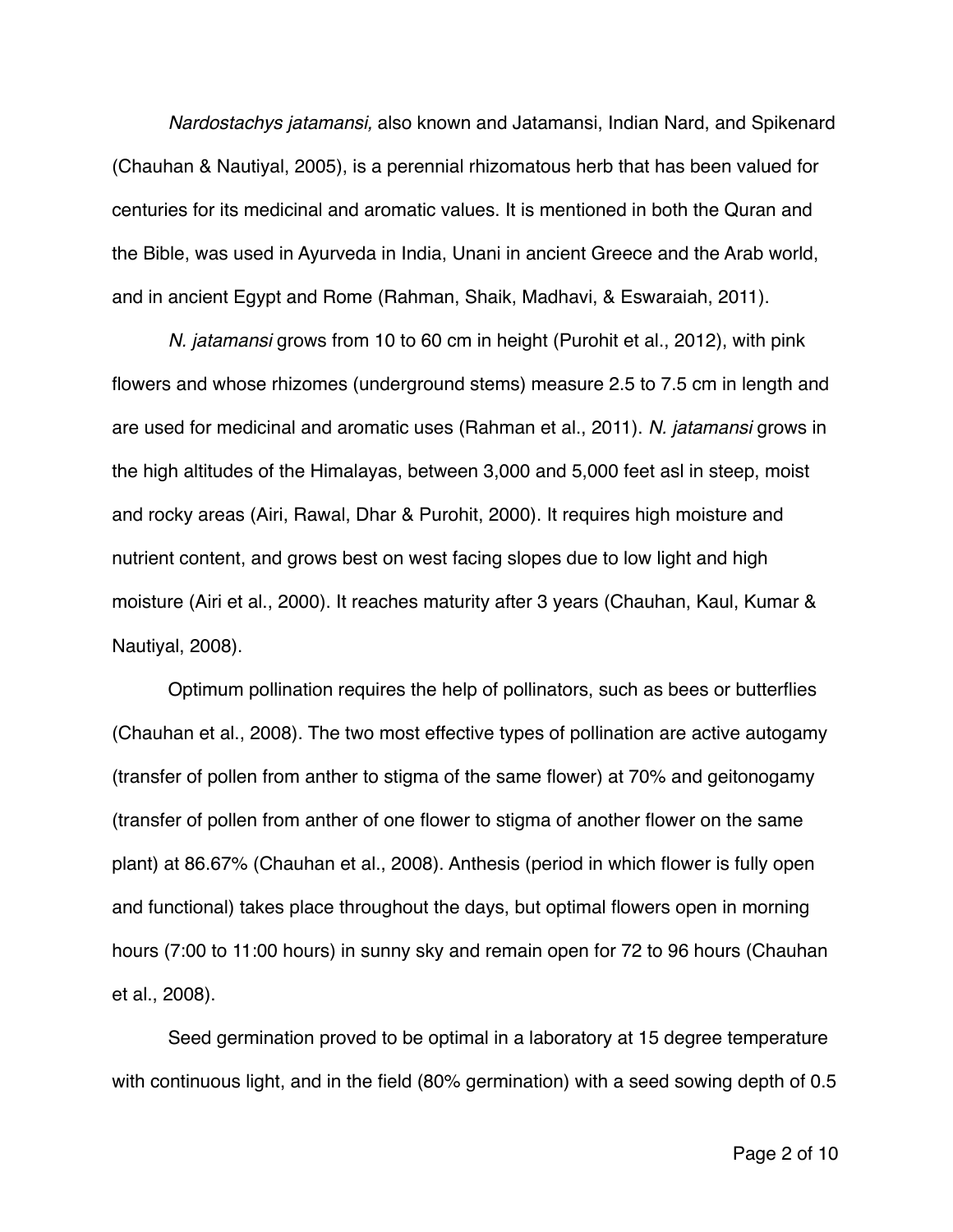cm in soil, sand, and FYM (farmyard manure) at 1:1:1 proportion in May (Chauhan & Nautiyal 2007). Vegetative propagation was superior over seedling transplant above 3,600 feet asl, and yield increased with increase in altitude in vegetatively transplanted plants (Chauhan & Nautiyal, 2005).

Seeds stored at a low temperature could maintain viability and germination for more than two years, whereas room temperature stored seeds become non-viable within a year of storage (Chauhan & Nautiyal, 2007).

*N. jatamansi* is critically endangered due to over cultivation of its rhizomes (Airi et al., 2000). Domestication and large scale cultivation is needed to both preserve endangered species and fulfill market demand (Chauhan et al., 2008). A mini cultivation trial is recommended prior to large-scale cultivation of aromatic plants in new areas to ensure it is suitable to grow there (Chauhan, 2010)

Essential oils (concentrated aromatic compounds) are extracted from the rhizomes through the relatively cheap process of steam distillation (Virendra & Diwaker, 2006). The dried rhizomes are placed on a screen and steam is passed through under pressure which allows the essential oils to escape in vapour form (Virendra & Diwaker, 2006). When allowed to cool, the water and oils condense and are separated by skimming the oils off the top or decantation (Virendra & Diwaker, 2006).

Essential oils are exported to overseas markets and are then used in the manufacturing of cosmetics, perfumes, and pharmaceuticals (Jenisch & Probst, 2011). A list of suppliers of jatamansi/spikenard essential oil and their links is included below.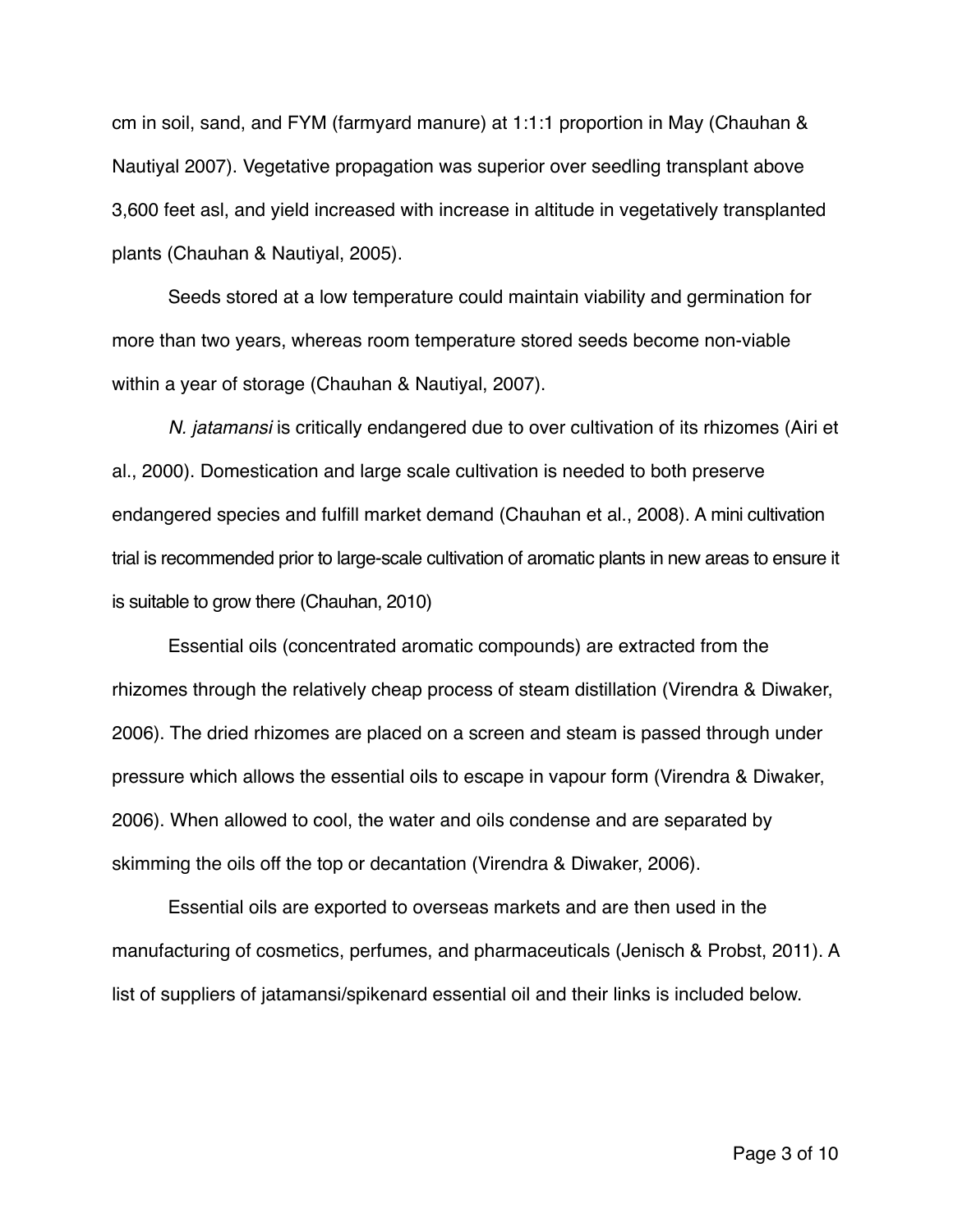*N. jatamansi* essential oil is often used in perfumes and fragrances. It has an earthy/woody scent, with sweet, spicy, and herbaceous tones (Gupta, n.d.). L'artisan Parmufeur is a perfume company that has a jatamansi perfume (link below). There is a huge market for perfume and fragrances in Canada. In 2014, the current value sales of fragrances grew by 2% to reach C\$734 million (Euromonitor International, 2015). Fragrances from natural plants, including jatamansi, have great potential for Canadians looking for perfumes made from natural ingredients.

*N. jatamansi* is also used as a sedative to treat insomnia (trouble sleeping) as it has tranquilizing and sleep inducing properties (Rahman et al., 2012). According to a 2002 Canadian Community Health Survey, an estimated 13.4% of Canadians aged 15 and older, or 3.3 million people, had some form of insomnia (Tjepkema, 2005). This indicates a large market for treatment for insomnia, and therefore a potential market for jatamansi oil as a natural treatment option.

*N. jatamansi* falls under the category of medicinal and aromatic plants, otherwise known as MAPs. Cultivation of MAPs have great potential to improve socioeconomic status of farmers. MAPs in Nepal are predominantly processed in hilly, mountainous regions that have a large number of deprived people (Jenisch & Probst, 2011), thus they provide an opportunity for impoverished people to grow plants where few crops can be grown. In Nepal, 300,000 families are engaged in medicinal herb collection in 58 districts (Jenisch & Probst, 2011). In many villages, 17 to 35% of household income comes from MAPs (Chauhan, 2010). Due to outbound male migration, it is estimated that 50% of workers are female; women are engaged in the collection, cleaning and grading of herbs (Jenisch & Probst, 2011). Cultivating MAPs gives women an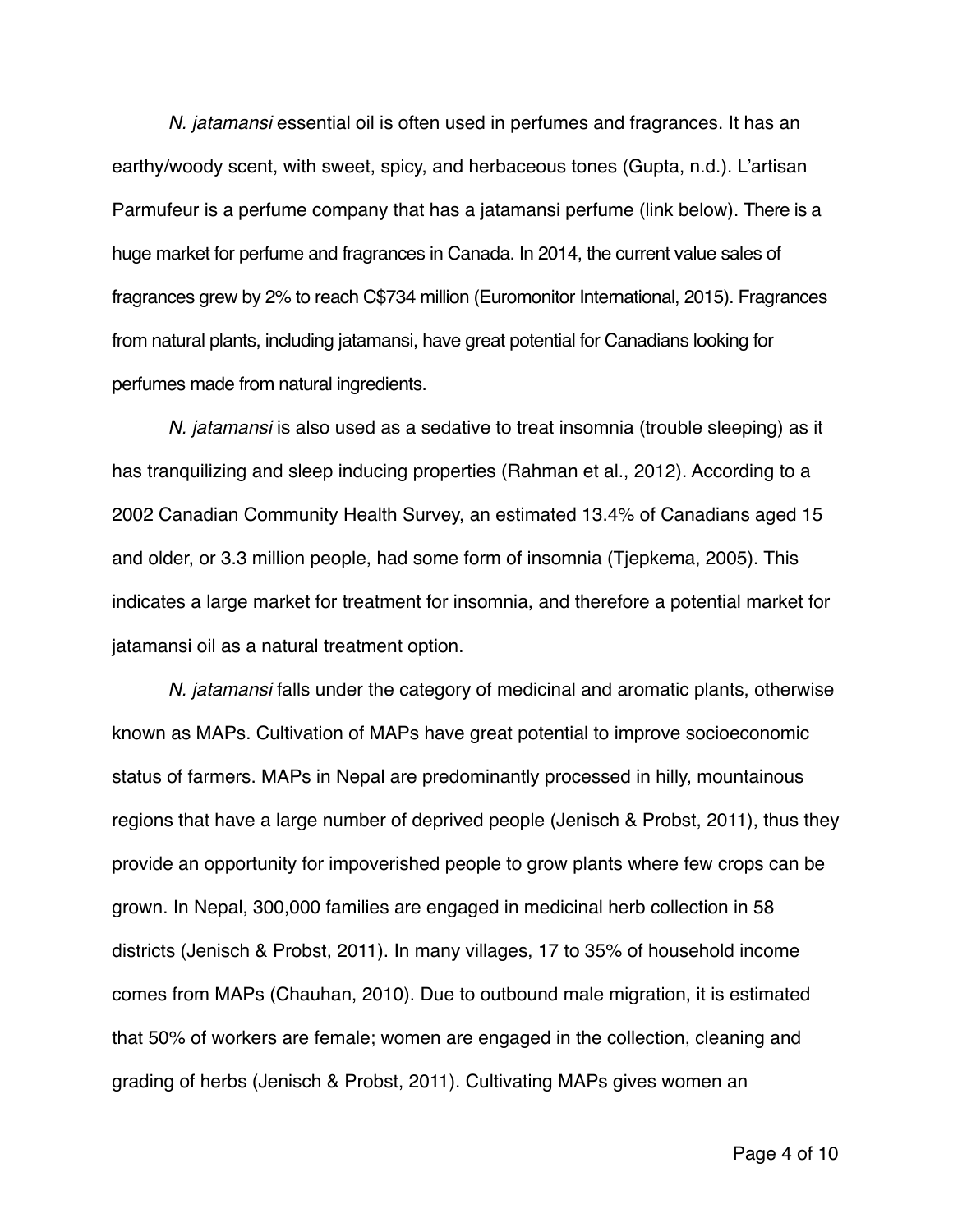opportunity for additional income to provide for their families and have the opportunity to send more of their children to school. In a nursery (as mentioned earlier), germination was achieved up to 80% and therefore can easily be practised by farmers for raising seedlings for commercial cultivation. (Chauhan & Nautiyal, 2007).

Medicinal and aromatic plants are one of the 19 sectors which have been identified by the Government of Nepal as having a significant export potential that would enable the country to diversify its exports. (Jenisch & Probst, 2011). Nepal exported US\$6 million worth of MAPs in 2010 (Jenisch & Probst, 2011) and the demand is continuously increasing (Chuahan, 2010). Nepal's Department of Forestry indicates that annually about 50,000 MT of MAPs could be harvested; out of this, currently only 20-30% are collected, processed, and traded. (Jenisch, 2011), therefore there is much potential to increase production of MAPs in Nepal and raise the socioeconomic status of its impoverished farmers.

Many Nepalese companies are in place to promote the MAPs business (links below). They help farmers start their businesses and help with export documentation and permits. Malé International is a Nepalese company that cultivates, processes and markets organic medicinal and aromatic plants of Nepal. It aims to provide rural employment and fair prices to farmers, market products unique to Nepal (including jatamansi), and contribute to environmental protection and bio-diversity by purchasing products from sustainable sources. Another company, Nepal Herbs and Herbal Product Association is an organization of producers, manufacturers, and traders whose goal is to improve the livelihood of the underprivileged by providing farmers with market access to create income opportunities. The Federation of Community Forest Users, Nepal is another organization that aims to generate opportunities to reduce poverty through management and utilization of resources. It promotes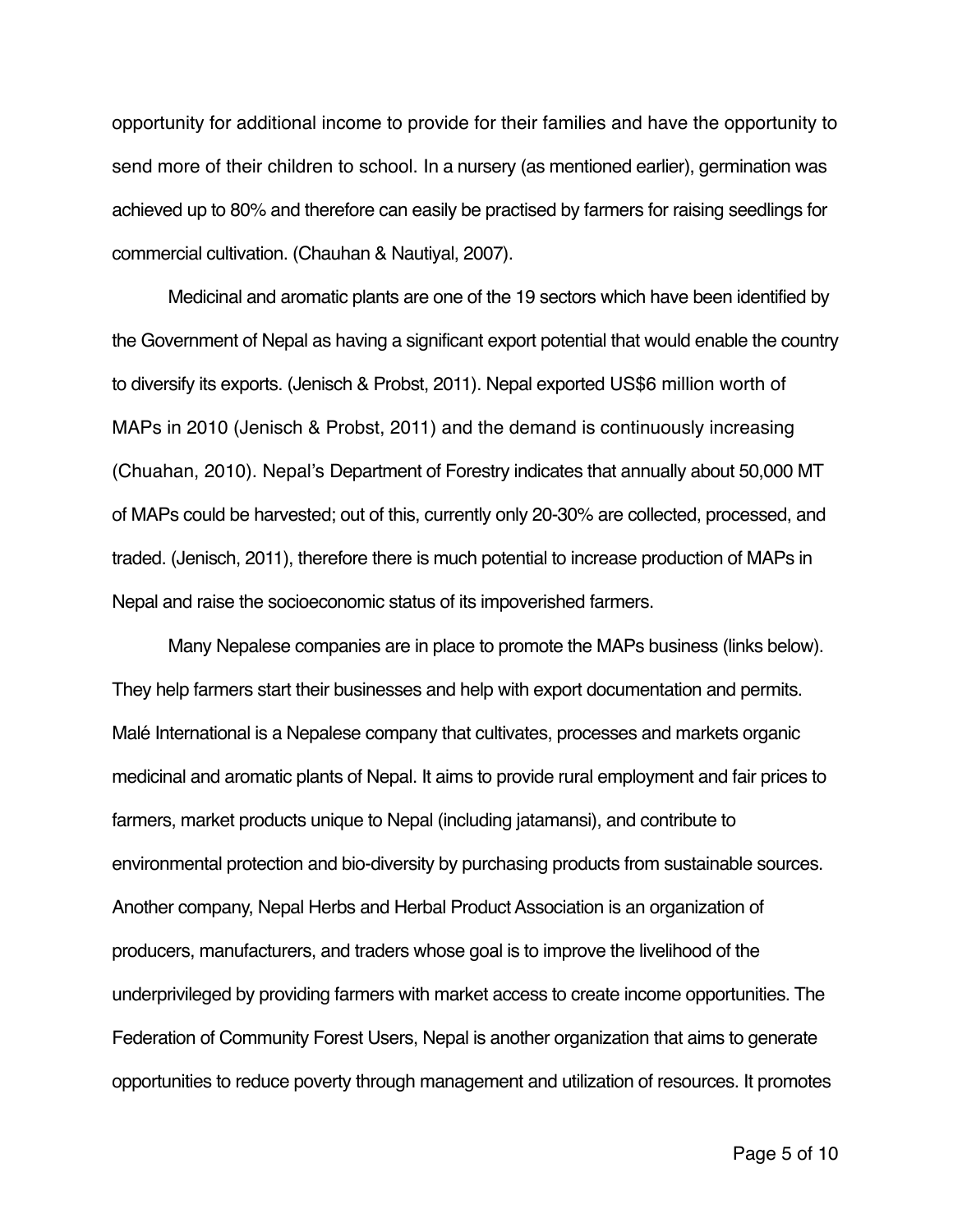and protects the rights of users through capacity strengthening, economic empowerment, sustainable resource management, technical support, advocacy and lobbying, policy development, and national and international networking and to uphold the values of inclusive democracy, gender balance, and social justice. It is associated with various domestic and international partner organizations. The Micro-Enterprise Development Programme also promotes income earning opportunities and sustainable development of Nepalese villages through development of local resources and small businesses. A list (including links) of international suppliers of jatamansi/spikenard essential oil is also included below.

More research is needed to make reproduction of *N. jatamansi* more efficient; more information is also needed for cultivation, post harvest practices, and conservation in different growing areas in Nepal. Additionally, more organizations or small businesses are needed to distribute seeds. Training facilities are also required to teach farmers how to grow and cultivate aromatic and medicinal plants. More distillation facilities are needed to extract the essential oils, therefore a mobile distillation unit is a potential small business for a farmer.

*N. jatamansi* essential oil has much potential for poor farmers in mountainous regions of Nepal as an export to Canada and elsewhere for its aromatic and medicinal uses. Cultivation of it could greatly improve the socioeconomic status of farmers, especially women.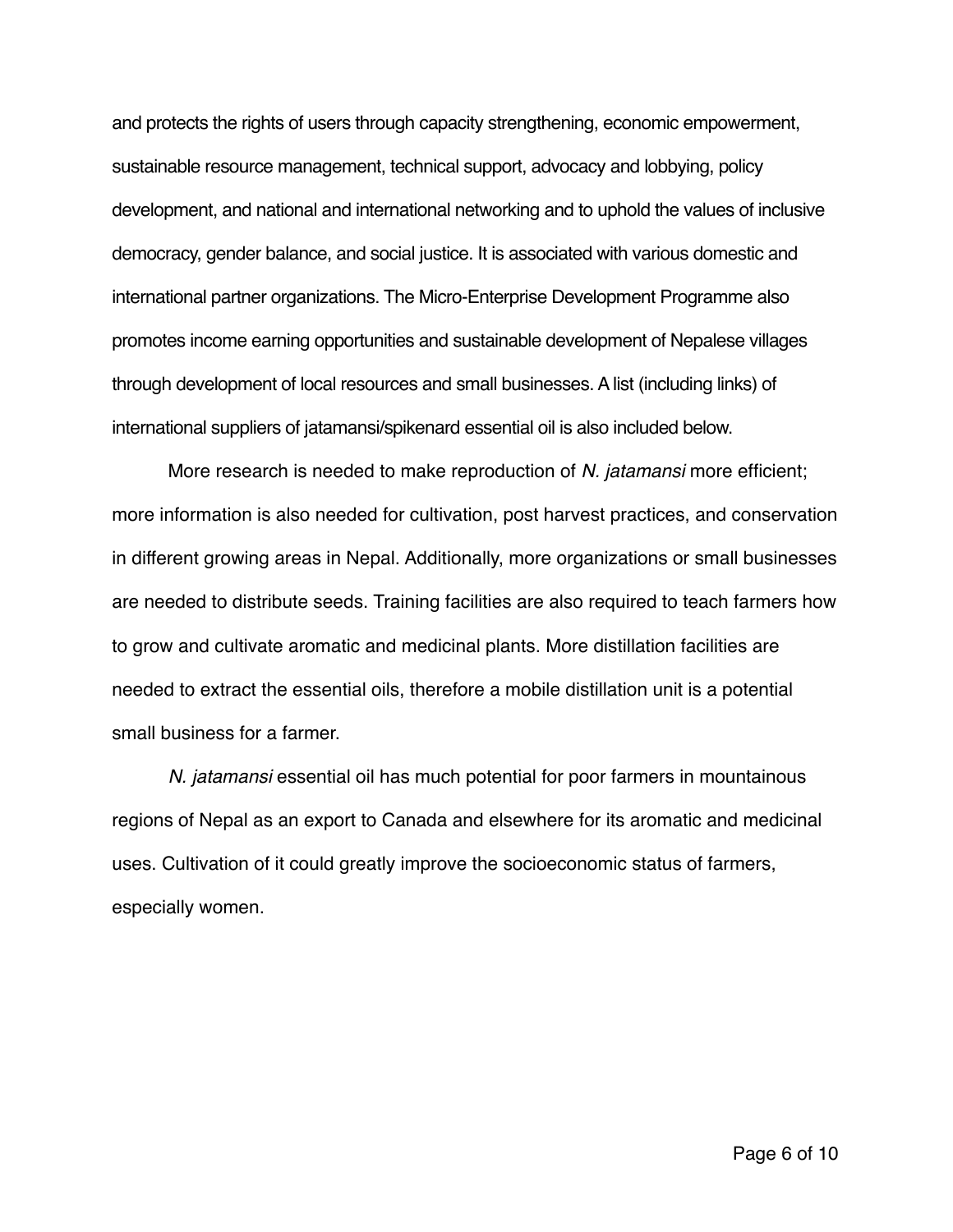## List of International Suppliers of Spikenard/Jatamansi Essential Oil (and links)

Astral Extracts - http://www.astralextracts.com/products.htm

Azelis - http://www.azelis.com/en/

Berjé - http://www.berjeinc.com/essqt.html

Camden-Grey Essential Oils - http://www.camdengrey.com/essential-oils/Raw-Materials-Essentials-Oils-P-Z/spikenard.html

India Essential Oils - http://www.indiaessentialoils.com/spikenard-oil.html

Indukern F&F - http://www.indukern-ffingredients.com/en/all/spikenard-oil-110885.html

Liberty Natural Products - http://www.libertynatural.com

Lluch Essence - http://www.lluche.com/en/products/naturalproducts/Pages/ naturalproducts.aspx?prodID=1465&oldURL=%2fen%2fproducts%2fnaturalproducts %2fPages%2fnaturalproducts.aspx%3fpnCat%3dae&pnCat=ae

Moellhausen - http://www.moellhausen.com/spikenard\_india\_eo-9-detail-1000044.aspx

Reincke and Fichtner - http://www.reincke-fichtner.de/uk/our\_bus/index.html

Robertet - http://www.robertet.com/uk/matieres\_premieres/ matieres\_premieres\_parfumerie.php?type=1&alpha=j&changelg=uk

Silverline Chemicals - http://www.silverlinechemicals.com/products.htm

The Lebermuth Company - http://www.lebermuth.com/store/essential-oils/ #view=image&mpp=36&pg=6

The Perfumers Apprentice - https://shop.perfumersapprentice.com/p-6593-spikenard-extraorganic-nepal-jsteele.aspx

Ultra International - http://www.ultrainternational.com/essentialoillist.php

White Lotus Aromatics - http://www.whitelotusaromatics.com/recipes/earthyoriental/ black musk base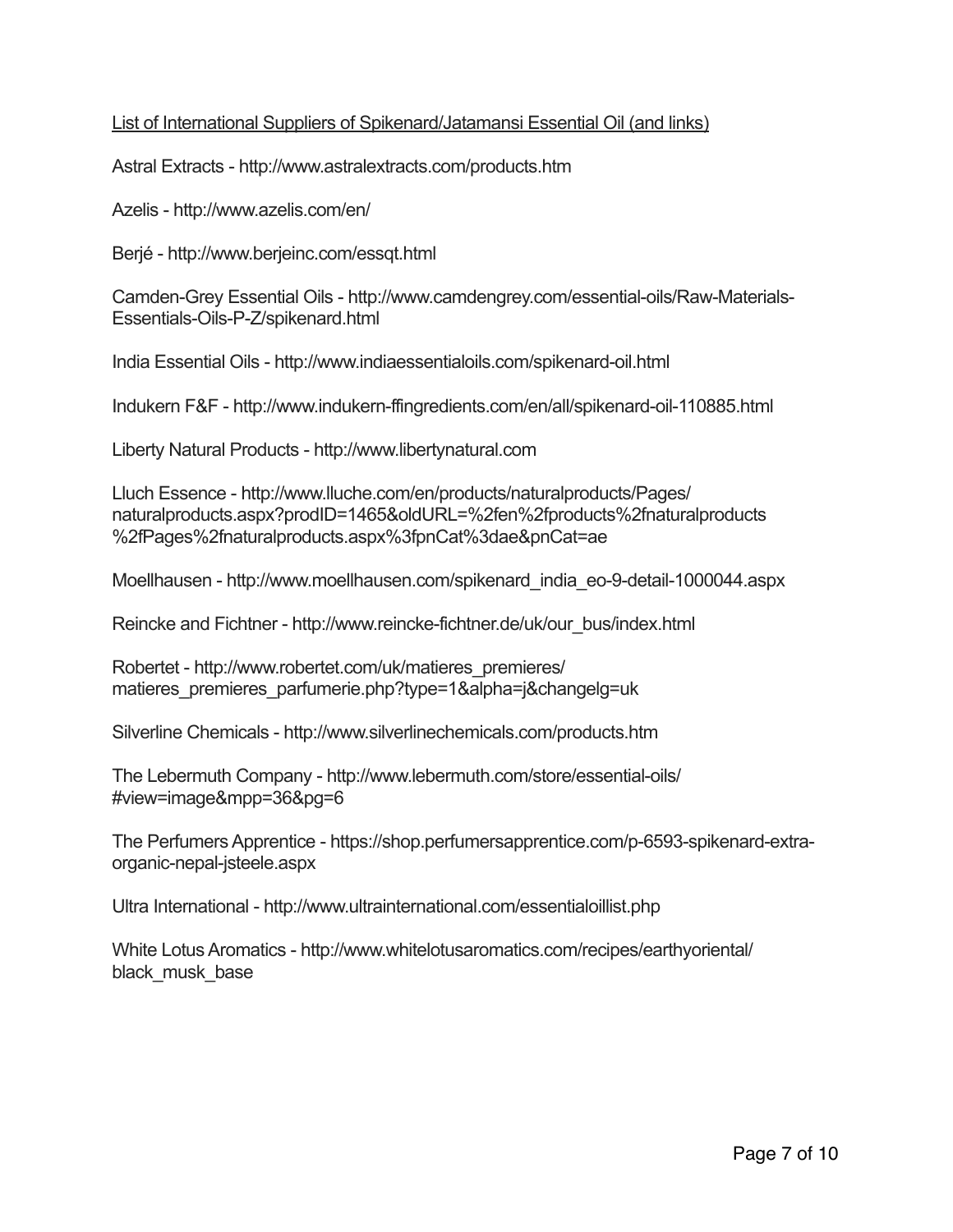Other Links Mentioned in Paper

Federation of Community Forest Users, Nepal - http://fecofun.org.np

L'artisan Parfumeur - http://www.artisanparfumeur.com/shop/perfumes/fresh/jatamansi-eau de-toilette-1163959.html

Malé International Pvt. Ltd. - http://www.male.com.np/index.php

Micro-Enterprise Development Programme (MEDEP) - http://www.np.undp.org/content/nepal/ en/home/operations/projects/poverty\_reduction/medep/home.html

Nepal Herbs and Herbal Product Association - http://www.nepalherb.org

Sources Cited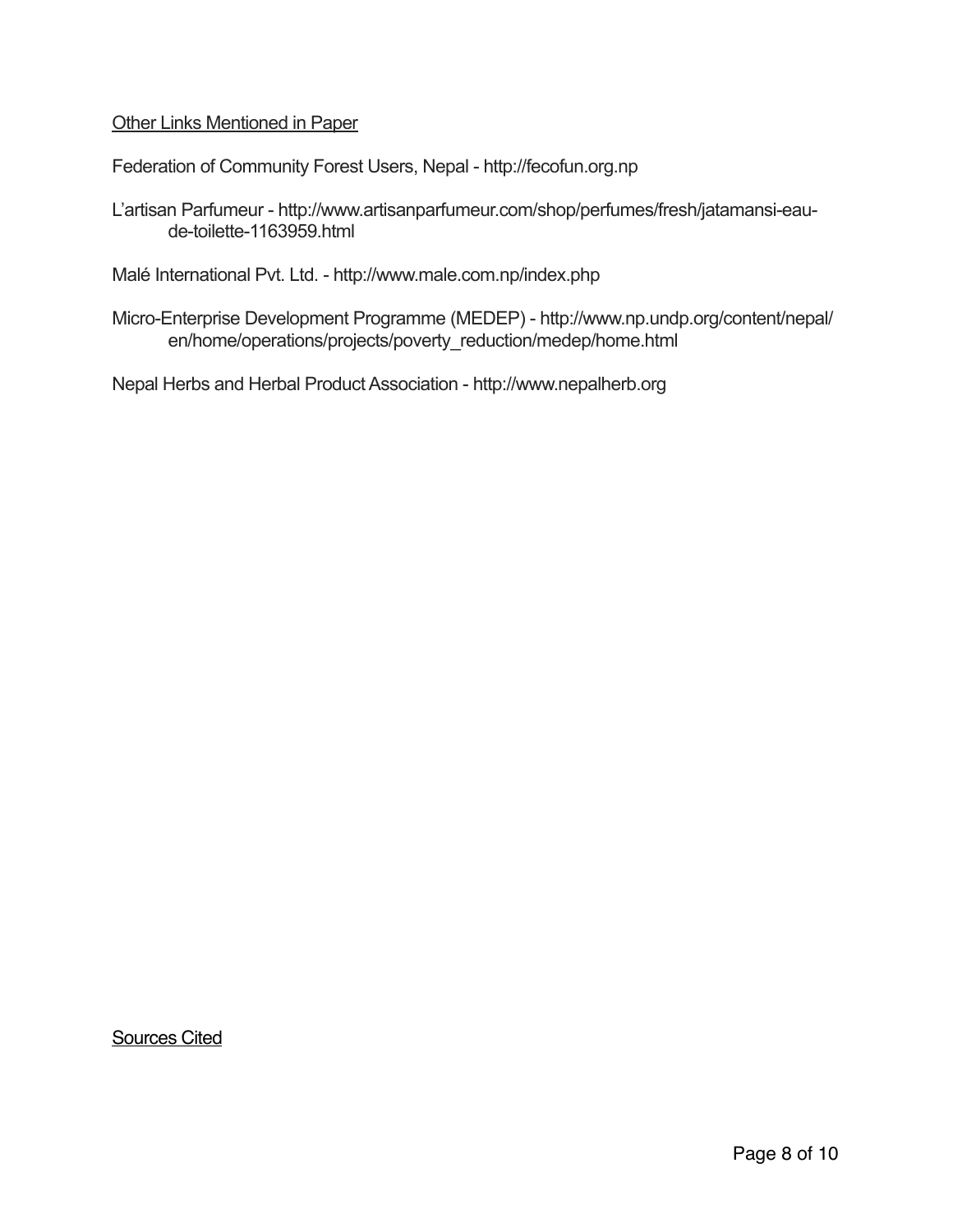- Airi S., Rawal R. S., Dhar U., Purohit A. N. (2000, November 25). Assessment of availability and habitat preference of Jatamansi - a critically endangered medicinal plant of west Himalaya. *Current Science, 79*(10), 1467 -1471.
- Chauhan R. S. (2010). Socioeconomic Improvement through Medicinal and Aromatic Plants (MAPs) Cultivation in Uttarakhand, India. *Journal of Sustainable Agriculture, 34*(6), 647-658.
- Chauhan R. S., Kaul M. K., Kumar A., Nautiyal M. C. (2008, June 12). Pollination behaviour of *Nardostachys jatamansi* DC., an endangered medicinal and aromatic herb. *Scientia Horticulturae, 117*(1), 78-81.
- Chauhan R. S., Nautiyal M. C. (2005, November 10). Commercial viability of an endangered medicinal herb *Nardostachys jatamansi* at three different agroclimatic zones. *Current Science 89*(9), 1481 -1488.
- Chauhan R. S., Nautiyal M. C. (2007, June 10). Seed germination and seed storage behaviour of *Nardostachys jatamansi* DC., and endangered medicinal herb of high altitude Himalaya. *Current Science, 92*(11), 1620 -1624.
- Euromonitor International. (2015, May). Fragrances in Canada. Retrieved from http:// www.euromonitor.com/fragrances-in-canada/report
- Federation of Community Forest Users, Nepal. (n.d.). Introduction. Retrieved from http:// fecofun.org.np/introduction.php
- Gupta C. S. Dr. (n.d.) Jatamansi or Spikenard. Retrieved from http://www.fragrantica.com/ notes/Jatamansi-or-Spikenard-108.html
- Jenisch T., Probst T. (2011, December). Medicinal and Aromatic Plants: Poverty Impact Assessment (PIA) of proposed Trade Support Measures in Nepal's Medicinal and Aromatic Plants Sector.
- Micro-Enterprise Development Programme (MEDEP). (n.d.). Background. Retrieved from http://www.np.undp.org/content/nepal/en/home/operations/projects/poverty\_reduction/ medep/background/

Malé International. (n.d.). About us. Retrieved from http://www.male.com.np/aboutUs.php

- Nepal Herbs and Herbal Product Association. (n.d.). Introduction. Retrieved from http:// www.nepalherb.org
- Purohit V. K., Chauhan R. S., Andola H. C., Prasad P., Nautiyal M. C., Nautiyal A. R. (2012, August 10). *Nardostachys jatamansi* DC. is at risk in the Himalayan region. *Current Science, 103*(3), 251-252.